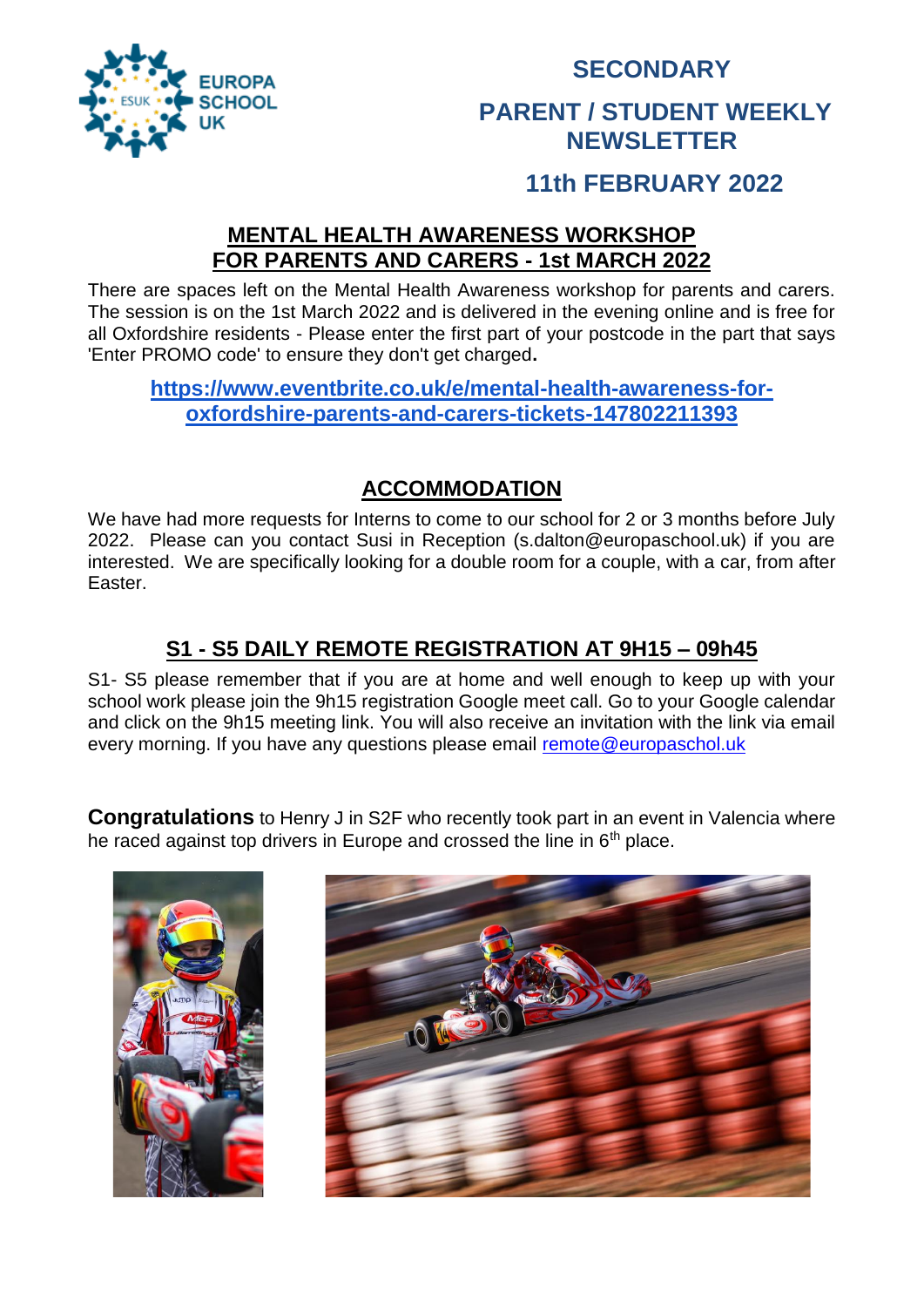#### **GOVERNMENT CHANGES TO THE HIGHWAY CODE - [Here](https://www.gov.uk/government/news/the-highway-code-8-changes-you-need-to-know-from-29-january-2022)**



#### **REMINDER**

Please do not use the front gate (off A415 Abingdon Road) to drop off/pick up children at the start and end of school nor park on the opposite side of the road to then cross with your children. This is extremely dangerous.

Only use the cycle /pedestrian gate by the Chapel (also off the A415) if you are walking or cycling, not the Main gate. A code can be obtained from Reception which must be signed for. Thank you.

#### **PTA HELPERS WANTED**

Could you spare some time to help the PTA sort / list items to sell on eBay, selling or posting sold items in coming months? As much or as little as you can - all is appreciated. Please contact Patricia Ciccone.

#### **FITZWILLIAM COLLEGE ESSAY COMPETITION**

Essay competitions in a variety of subjects for pupils in Year 12 (England and Wales), S5 (Scotland), Year 13 (Northern Ireland), or equivalent to explore their interests beyond the school curriculum. This year there will be essay competitions in Ancient World & Classics, Archaeology, Architecture Design, History, Land Economy, and Medieval World. The deadline for all competitions is: Tuesday 1st March 2022

[https://www.fitz.cam.ac.uk/admissions/undergraduate-admissions/opportunities-prospective](https://www.fitz.cam.ac.uk/admissions/undergraduate-admissions/opportunities-prospective-applicants/essay-competitions)[applicants/essay-competitions](https://www.fitz.cam.ac.uk/admissions/undergraduate-admissions/opportunities-prospective-applicants/essay-competitions)

### **PART TIME WORK AVAILABLE AT EUROPA SCHOOL**



#### **COVER CLEANERS NEEDED**

To any S5 or S6 students who are interested in earning some extra money by doing cleaning after school on site from 4-6pm and who are bale to be contacted at short notice, please contact Mrs Cole-Morgan on [a.cole-morgan@europaschool.uk](mailto:a.cole-morgan@europaschool.uk)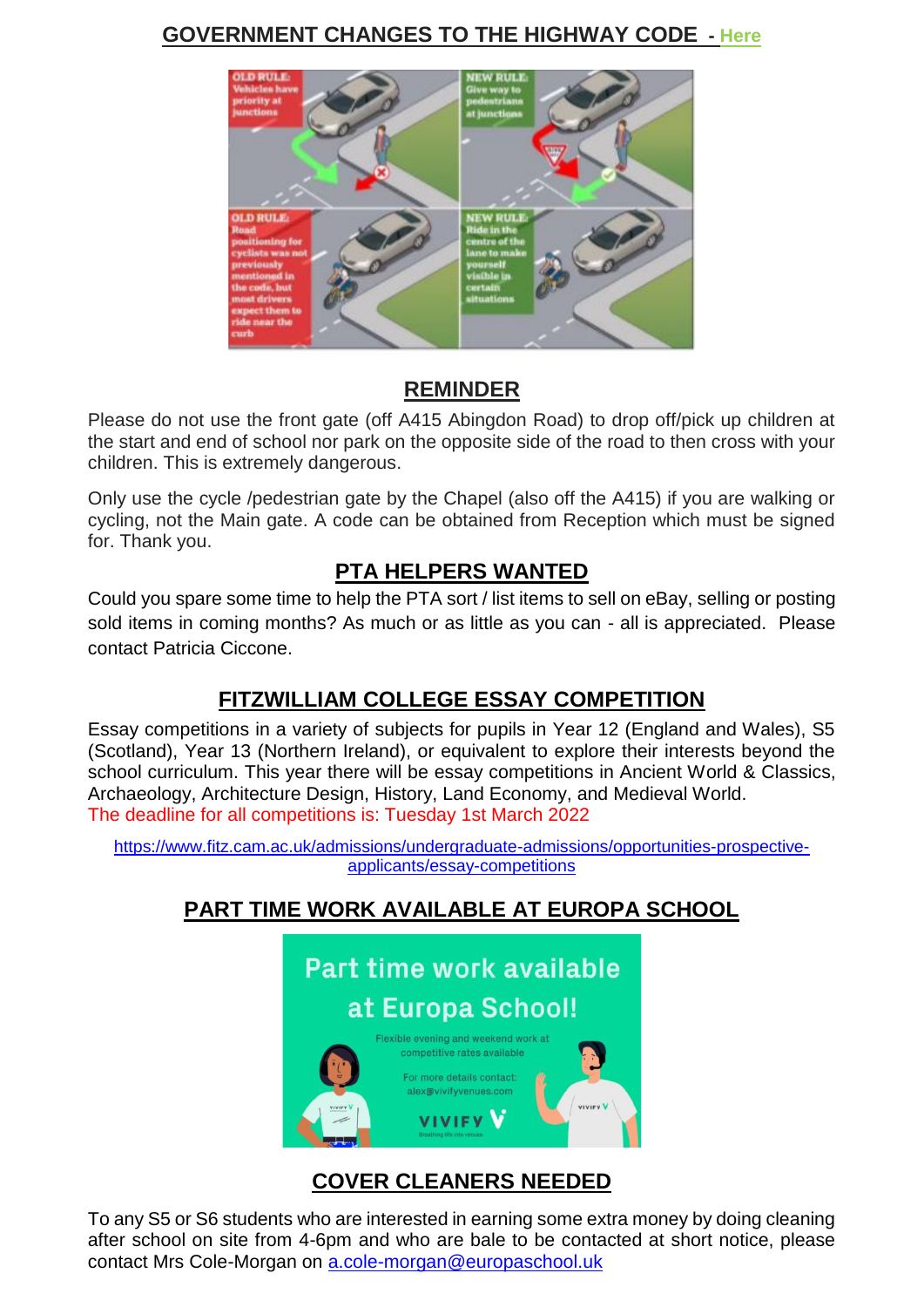## **ART S4 Cubist Collages**

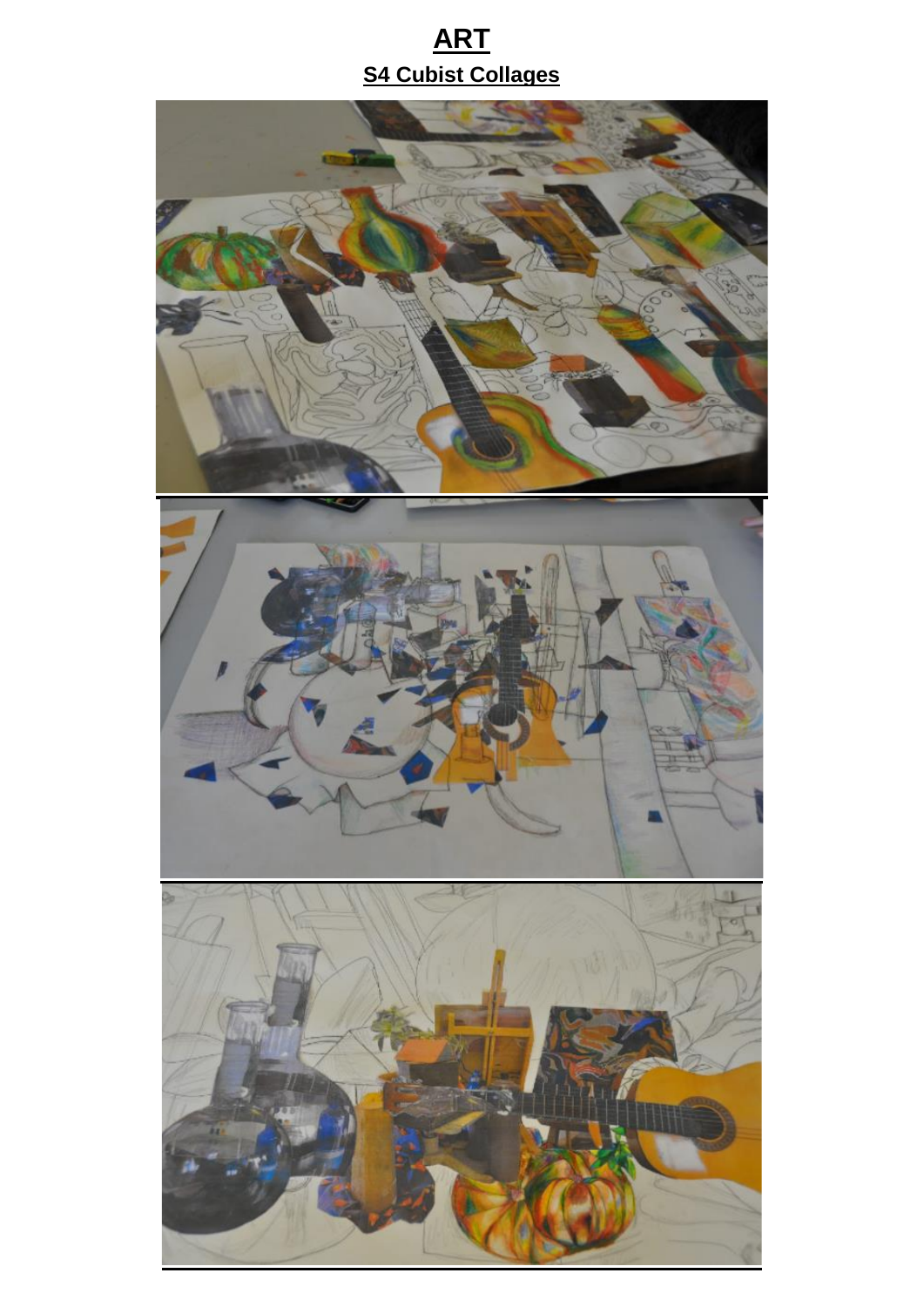### **S4 Cubist Collages**



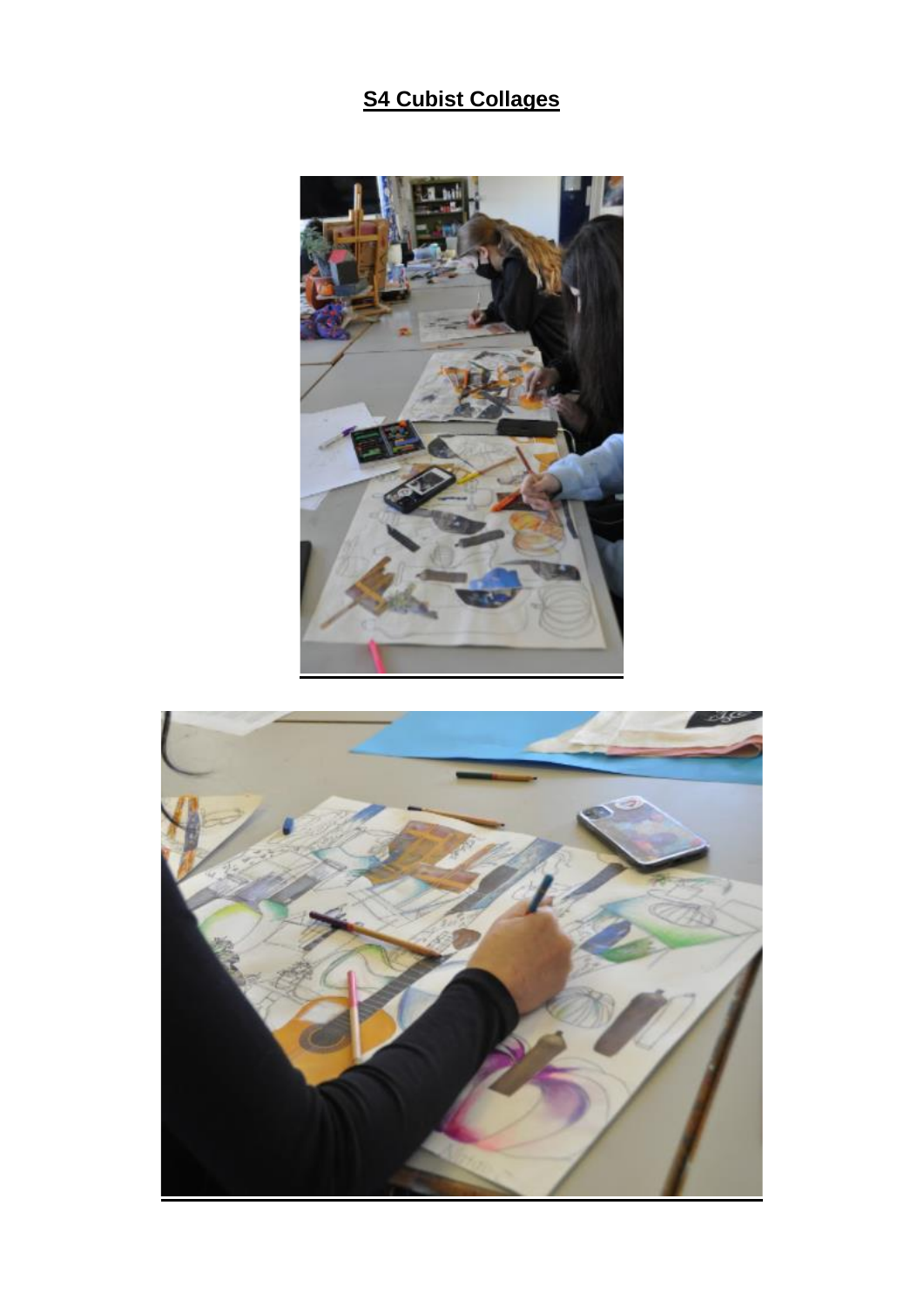### **UCAS**



Links to: **Free Registration Sessions Program** How to prepare for a virtual university fair



#### Live webinars for students and parents



**Students** 

» Applying to uni after the Jan UCAS deadline Thurs 24 Feb - 5.00pm-6.00pm

» Using UCAS Extra to apply for uni Weds 2 March - 4.00pm-5.00pm

» A complete guide to student finance Weds 30 March - 4.00pm-5.00pm

» Revision and study skills to prepare for uni-Weds 6 April - 4.00pm-5.00pm

#### **Parents**

» Student finance for parents and supporters Tue 5 April - 6.00pm-7.00pm

» Student finance for parents and supporters Thurs 7 April - 7.00pm-8.00pm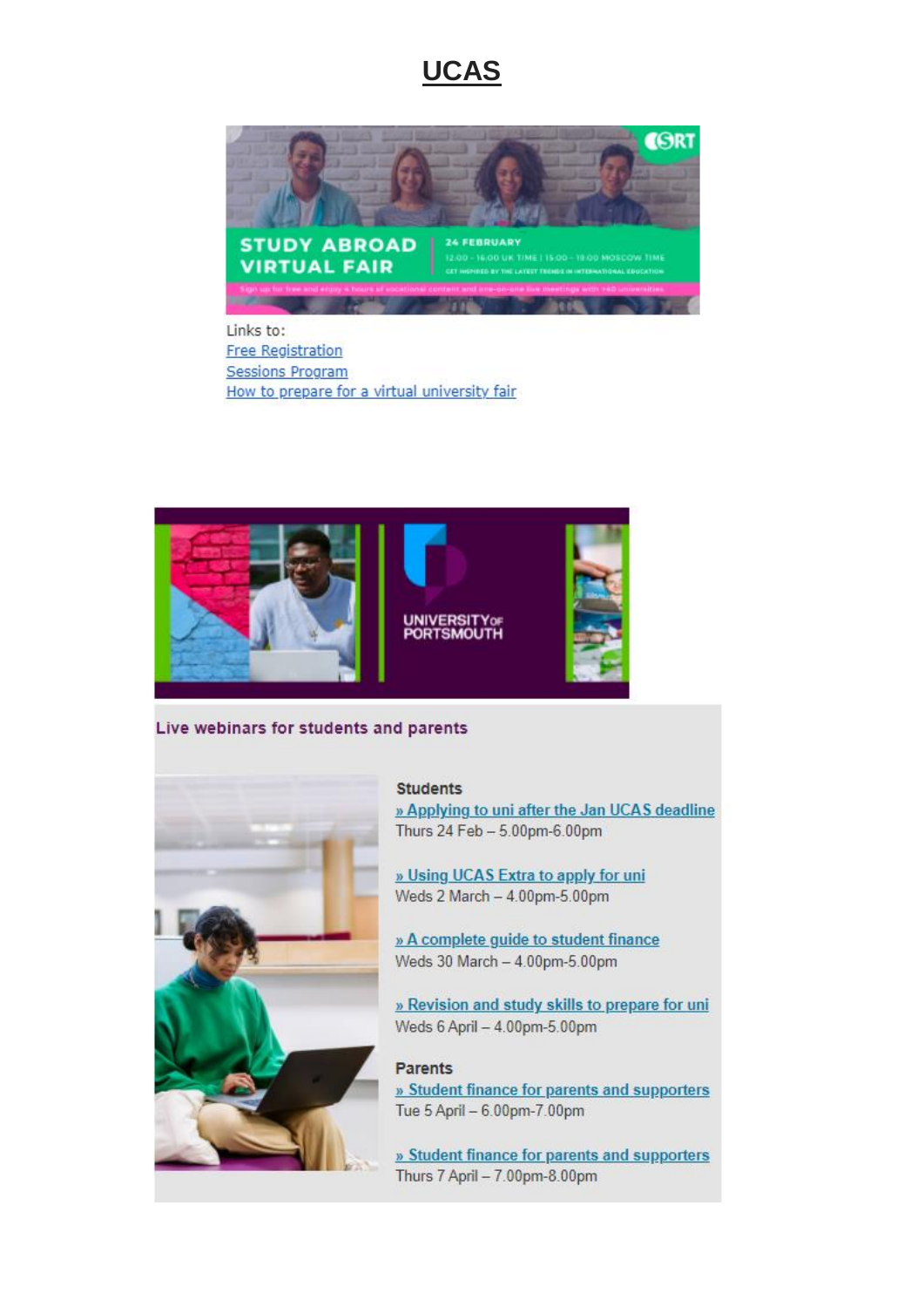## **UPDATE ON THE DELIVERY OF THE 12 TO 15 VACCINATION PROGRAMME**

Young people aged 12 to 15 in England will be offered a second dose of the Pfizer-BioNTech COVID-19 vaccine at a minimum of 12 weeks from the first dose, following advice from the Joint Committee on Vaccination and Immunisation (JCVI).

NHS England have now confirmed that, as with first doses, healthy school-aged children aged 12 to 15 will be able to receive their COVID-19 vaccination in their school next term, as well as having the option to receive the vaccine out of school, such as through vaccination centres. These offers will run in parallel.

More information for schools on the vaccination programme and how second dose delivery will work, including information on consent gathering, will be published by the UK Health Security Agency (UKHSA) shortly.

We are grateful to schools for their ongoing support with the rollout of the 12 to 15 vaccination programme. Vaccinating young people is increasingly important for keeping them, their friends, family members and teachers safe as we approach the Christmas holidays. [NHS booking system.](https://www.nhs.uk/conditions/coronavirus-covid-19/coronavirus-vaccination/book-coronavirus-vaccination/?utm_source=14%20December%202021%20C19&utm_medium=Daily%20Email%20C19&utm_campaign=DfE%20C19)

Further information on [vaccination for 12 to 15 year olds](https://www.nhs.uk/conditions/coronavirus-covid-19/coronavirus-vaccination/coronavirus-vaccine-for-children-aged-12-to-15/?utm_source=14%20December%202021%20C19&utm_medium=Daily%20Email%20C19&utm_campaign=DfE%20C19) is available on the NHS website.